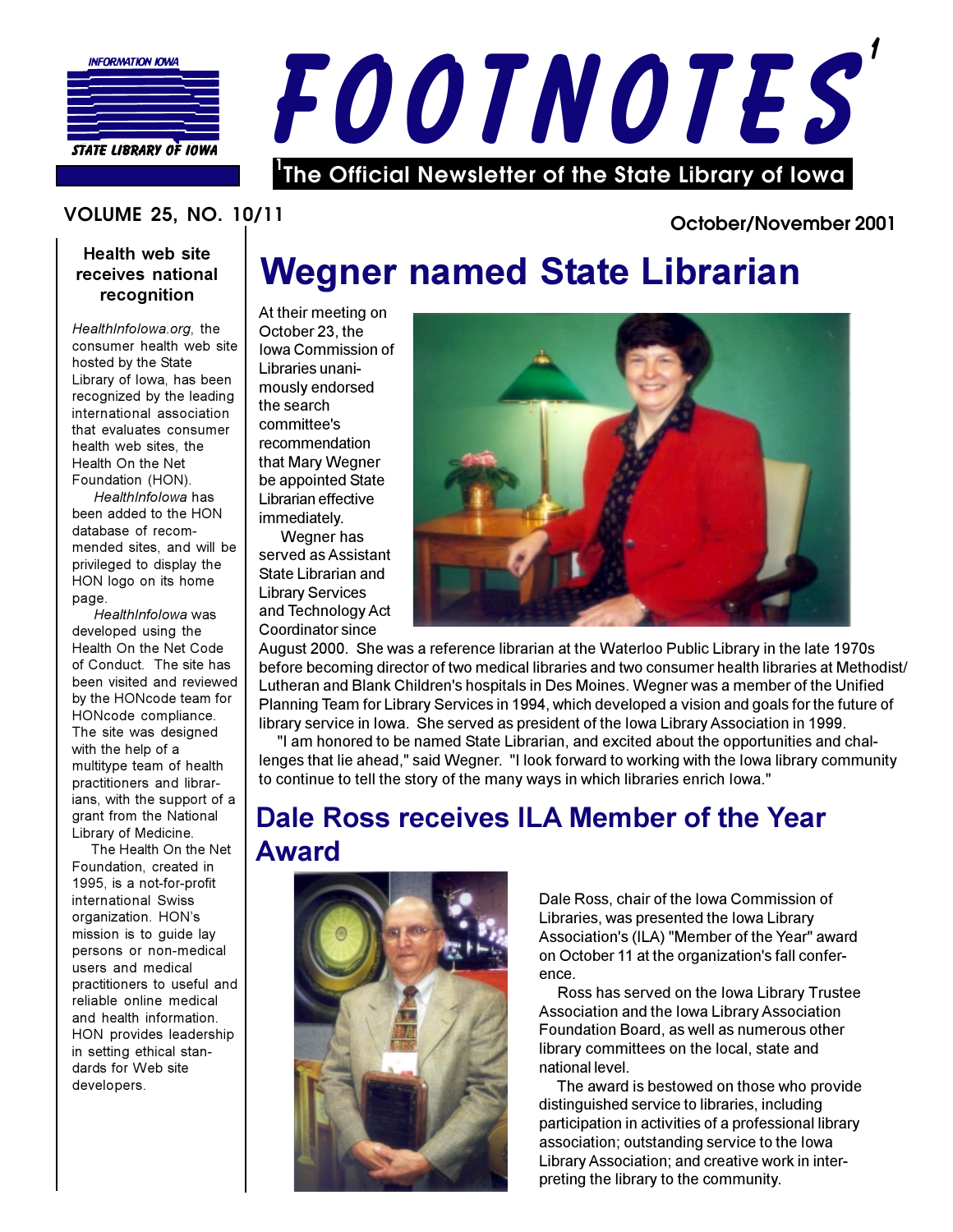# **LSTA Partnership Grants awarded to** seven communities

The State Library of lowa recently awarded FY2002 Library Services and Technology Act (LSTA) grants to the following community libraries and their partners.

**Ready to Read.** Stewart Public Library, Grinnell; Child Care Resource and Referral; Mid Iowa Community **Action. Family Connections: Poweshiek County Empowerment** Board.

Goal: To work with preschool children and in-home child care providers to develop early literacy and school readiness. \$6,206.

**Arts Alive.** Frances Banta Waggoner Community Library, DeWitt; Headstart; Creative Learning; Kid's Business; OI' **Majestic Players: and Family Re**source Center at Central Elementary School.

Goal: To expose children to a variety of creative mediums and give them the tools to better express themselves; create an awareness of the benefits of a "fine arts" program for young children. \$5,999.

### **Reaching the Unconnected.**

Indianola Public Library; CITA (Community, Information, Technology, Access): Indianola Parks and Recreation/Indianola Activity Center.

Goal: To bridge the technology gap in Indianola; to provide volunteer staff for the computer lab. \$14,620.

### **Cooperative Collections in Van**

**Buren County.** Southeastern Library Services; public libraries of Bonaparte, Cantril, Farmington, Keosauqua, Milton and Stockport.

Goal: To build a base for future collaborative activities by sharing popular materials collections. \$7,200.

## OurPastOurFuture@lowa-Falls.edu

Robert W. Barlow Memorial Library, Iowa Falls: Iowa Falls Senior High School Library/Media Center.

Goal: To partner together to improve student access to world, American and local history resources; enable students and the general public to study history from a variety of viewpoints. \$7,500.

## **Literacy Awareness for Adults**

Fort Dodge Public Library; Even Start Family Literacy Program; Iowa Central **Community College Adult Basic** Education.

Goal: To provide the 40,235 residents of Fort Dodge/Webster County with literacy materials and programs to improve their information literacy levels by 25 percent. \$9,375.

Leer, TATb, Read. HAWC Empowerment Home Visiting Program; Northeast Iowa Library Service Area; Iowa Literacy Resource Center; Decorah Public Library; Garnavillo Public Library; Postville Public Library.

Goal: To serve communities with an influx of immigrants from the republics of the former Soviet Union and Mexico/Central America by empowering individuals to access and use information and services; providing access to important information and materials in native languages; helping families provide early literacy experiences for their children. \$18,703.

# **Video collection** available through **December**

The State Library has extended video service for the general video collection until December 28, 2001. After that date, only videos in the subject areas of management, library science, and health will be available. Until then, videos may be ordered as in the past, using the procedures outlined under Audio Visual Services on the State Library website. The Audio Visual phone numbers are 1-800-248-4462 or (515) 281-4315, or email Margaret Noon:

## Margaret.Noon@lib.state.ia.us.

State Library staff are working to find a new home for the general video collection which will ensure that the videos remain available to lowa libraries, but no decisions as to the exact disposition of the collection have been made.

# **Historical library** collection to go online

The State Historical Society of Iowa will begin making its catalogs available online thanks to a \$141,198 grant from the Roy J. Carver Charitable Trust.

The grant will fund the first year of work to automate the card catalog at the state historical libraries in lowa City and Des Moines.

The Society's holdings will be included as an independent database in the University of Iowa's online system. InfoHawk. Access will be made available within the next 15 months through the Society's web site, www.iowahistory.org, as well as the University of Iowa Libraries' web site. www.uiowa.edu/homepage/libraries.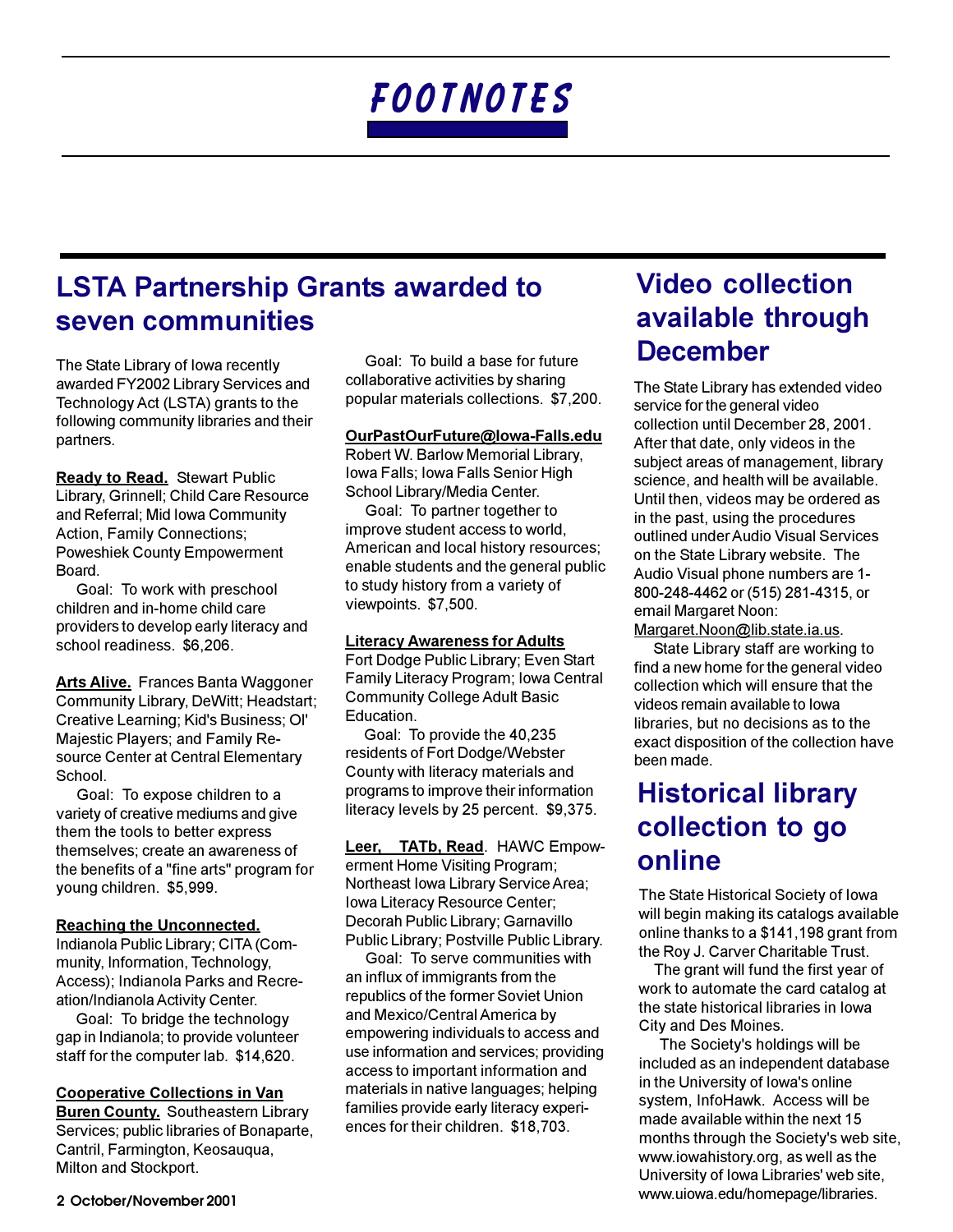# **Adherence to** library standards **improves since** 1998

Since direct state aid to public libraries was introduced in 1998, the number of libraries meeting each of the 10 Tier 1 standards and the 15 Tier 2 standards has increased.

For instance, 21% more libraries have written bylaws; 15% more have regularly scheduled board meetings (at least 10 a year); 18.3% more have certified librarians: nearly 29% more have phone numbers listed in the yellow pages of their local directories; and 12.6% more have purchased book returns. In addition, nearly 24% more libraries are weeding their collections and 18.4% more have added new materials.

The amount of funding public libraries receive from direct state aid is based, in part, on compliance with three tiers of standards. Currently there are 232 public libraries at Tier 3, 117 at Tier 2, and 125 at Tier 1.

## **Cedar Falls voters** pass building referendum

More than 75 percent of Cedar Falls voters approved a \$3.25 million bond issue October 2 for a new public library. A total of 2,361 voters approved the bond referendum.

According to Cedar Falls Library Board President Matt Kollasch, the city now has about half the dollars needed to build the library. A private fund-raising campaign is underway.

## **Building consulting grants available**

The State Library has allocated \$40,000 of FY02 Library Services and Technology Act (LSTA) monies to continue the building consulting services to Iowa libraries. East Central Library Services will administer the project.

The maximum amount a library will receive is \$2,500. Libraries must contact a qualified library building consultant with prior building experience. Building consulting fees and expenses must be negotiated by the library and consultant prior to submission of the grant application. The application process begins immediately.

LSTA funds for library building consultation may be requested for the following services:

- Library space needs assessment of current facility;
- Library building process overview;
- Evaluation of library sites;
- Building program review;
- Assistance in hiring an architect;
- ADA compliance evaluation and planning;
- Architectural drawing review;
- Funding consultation.

Projects must be completed by June 30, 2002. For an application or further information, contact Lily Lau, East Central Library Services, 1-800-332-7914.

# **Certification Update**

Congratulations to the following public library staff certified for the first time through the State Library's lowa Certification Program for Public Librarians.

Deborah Bodensteiner, Rowan Joyce Bries, Dyersville Carol Brown, Nevada Joan Callison, Murray **Christine Drey, Early Nikki Ehlers, Denison** Barbara Gardner, Coulter Jennifer Gogerty, Colo Regina Gooden, Bloomfield **Marilynn Hass, Wheatland** Sonia Hayek, Toledo Diane Hester, Montezuma Donald Hiner, Independence Mary LaGrange, Springville Dawn Lough, North Liberty Kelli Milbrandt, Waucoma **Elaine Montgomery, Baxter** Sue Padilla, Newton **Carla Pitstick, Fonda Peter Press, Muscatine Susan Reiher, Waverly** Elizabeth Repp, Moravia

Dianne Runyon, Hillsboro Kathryn Schaufenbuel, Waverly Elizabeth Sullivan, Bloomfield Cynthia Tebben, Wesley Sheri Ulrich, Olin

# **Dates to Remember**

November 12 - State Holiday November 12-18 - Children's Book Week November 22-23 - State Holidays December 4 - Iowa Commission of Libraries, State Library December 15 - Enrich Iowa Status Report due December 25 - State Holiday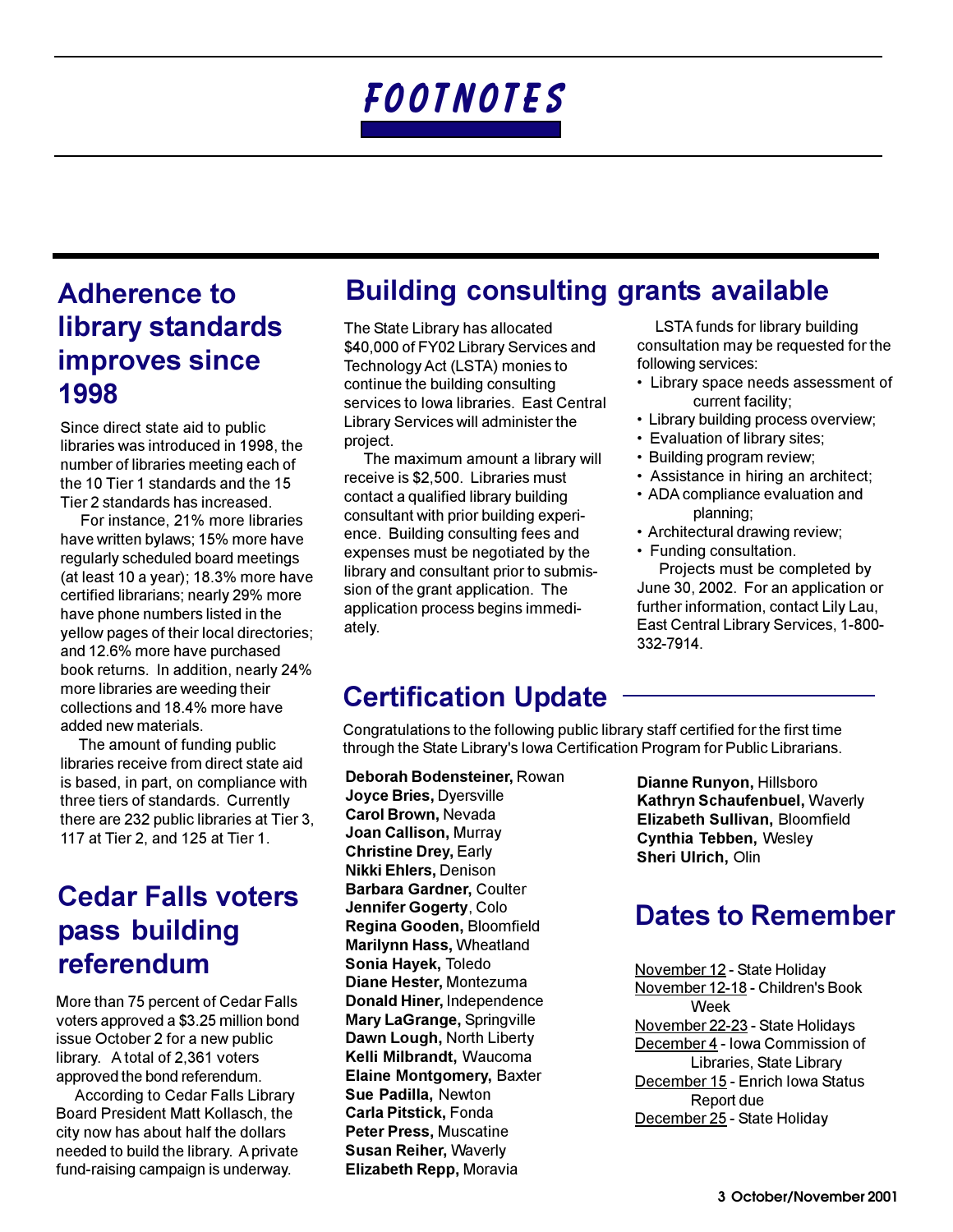

## **Iowa Commission of Libraries - Minutes** August 21, 2001 - State Library (These minutes are considered draft until approved by the lowa Commission of Libraries)

Present: Dale Ross, Monica Gohlinghorst, Pam Bradley, Berta Van Ekeren, Eldon Huston, Dwight Carlson, Bill O'Brien Guests: Kay Elliott; Tom Shepley, North Central Library Service Area

Staff: Mary Wegner, Annette Wetteland, Steve Cox, Roy Kenagy, Carol Simmons

The meeting was called to order at 10:00 a.m.

#### 1.0 Set Agenda Ross added item 4.0 B 2, North Central Resignation.

#### **Approve Minutes**  $2.0$

Carlson moved to adopt the Commission meeting minutes from June 26. Huston seconded. Motion carried.

#### 3.0 Financial Report Cox reported on state and federal budgets. Ross reported on a new formula that is being developed for federal Library Services and Technology Act money. Carlson asked where state budget reductions were being made. Cox noted that the majority were coming from the State Library's materials budget. Huston wanted to know if the Law Library was using online resources and Wegner reported that they do. She also reported that Linda Robertson, Law Library, has submitted an article to lowa Lawyer discussing changes in the Law Library's collection. A discussion ensued about photocopy charges. Huston moved to accept the financial report; Bradley

### seconded. Motion carried. 4.0 Communications

A. Special Reports Kenagy reported that the grant from the National Library of Medicine for Healthlfolowa ended July 31. Kenagy said he and others spent the last four months providing 30 training sessions to 581 people in 72 locations across lowa. Formal training was delivered to 148 educators, 229 librarians, 8 consumers, and 196 health professionals. Pre- and postsurveys asked participants if they could tell the difference between reliable and unreliable health information on the Web. On the preassessment, 165 participants said they could tell the difference; on the post-assessment 244 participants rated their confidence at either 4 or 5 with 5 the strongest agreement. Kenagy reported that the lowa Department of Public Health was involved in developing the site and have been very helpful. State Library staff will now maintain the site.

#### **B. Commission Reports**

1. Search Committee Update. Ross reported that the application deadline for the State Librarian vacancy is August 31. Ross and Dixon will check the applications to see if they meet the criteria. Those that do will be given to the Search Committee for review. Interviews will be conducted October 17-18.

2. North Central Resignation Ross reported that Betty Landon has resigned as administrator of North Central Library Service Area. Because Landon resigned before the new Library Service Area Boards were in place, it was suggested she send her resignation to the Commission. Bradley moved to accept the resignation and Carlson seconded. Motion carried.

#### C. State Librarian's Report

Wegner described progress on the building restoration. Contractors expect the west side of the building to be completed by late October or early November. The parking lot on the north side of the building is also expected to be redone this fall. Signage is being placed on the east side of the building.

Wegner reported on vacancies at the State Library. Interviews for the Librarian II position will begin this week. Another Librarian II position will be advertised soon. The position at the State Law Library will be filled with a temporary person during the legislative session. Wegner noted that a workforce attrition program established by the Department of Management effective from July 1, 2001 to June 30, 2002 requires that if an employee voluntarily retires during that year, the position is eliminated.

Wegner said the value of the State Library's book collection will be appraised. Kenagy and Helen Dagley are working on the project.

Wegner reported that a letter was sent to selected libraries about acquiring the State Library's video collection. The goal is to have the collection placed by the end of the year in a library which has booking capability and will lend to other libraries.

Letters were sent to all libraries regarding the Enrich lowa and Library Infrastructure programs. Letters of agreement are due August 31. This is the first year that some libraries will not be eligible for direct state aid, because they have not met the requirements of at least Tier 1 of In Service to Iowa: Public Library Measures of Quality. Cox discussed the way the programs work and how the money will be distributed.

Wegner discussed new state legislation that requires agencies to make reports available in electronic format and requires the State Library to work with the Information Technology Department to make these reports accessible to the public. The reports will be cataloged and made available through the State Library's online catalog, and will also be accessible through web search engines.

Wegner noted that compliance issues, as well as issues of archiving and storing electronic state documents, need to be addressed.

Wegner attended the Information Technology Department retreat last week, and heard presentations regarding projects for use of state pooled technology money.

Wegner reported meeting with an Information Technology Department staff member and the representative from the Area Education Agencies who negotiates statewide contracts for media and software. The State Library is studying ways to work with ITD and the AEAs to involve lowa libraries in a statewide contract for informational datahases

Weaner reported that Administrative Rules regarding the appointment process for LSA boards of trustees are in process and that she appeared before the legislative rules review committee on August 14.

D. Iowa Regional Library System Report -North Central Library Service Area Tom Shepley, Acting Administrator for North Central Library Service Area, reported on the resignation of Betty Landon and its impact on the work of the LSA. The staff is working on getting search material ready for the new board so that when board members are appointed, they can go forward with the hiring process. North Central LSA has been heavily involved with computer training for librarians and has been directing the state's summer library program, a major project each year.

#### 5.0 Public Comment

Kay Elliott reported that she may no longer be attending the Commission meetings as an lowa Library Association delegate because of changes in her job responsibilities.

#### 6.0 Action Items

A. Election of Commission Officers Van Ekeren and Carlson met earlier to nominate Commission officers. Their committee recommendation was that Ross continue as Chair and Huston be elected Vice Chair. Bradley moved to approve the recommendation; Gohlinghorst seconded. Motion carried.

#### B. Review and passage of FY03 budget reauest

Cox reported that the Commission's budget subcommittee recommended submitting a flat budget for FY03. Discussion followed about cost of salaries, proposed increases in health insurance, travel costs, and program costs. Huston moved to accept the recommendation of the committee; Ross seconded. Motion carried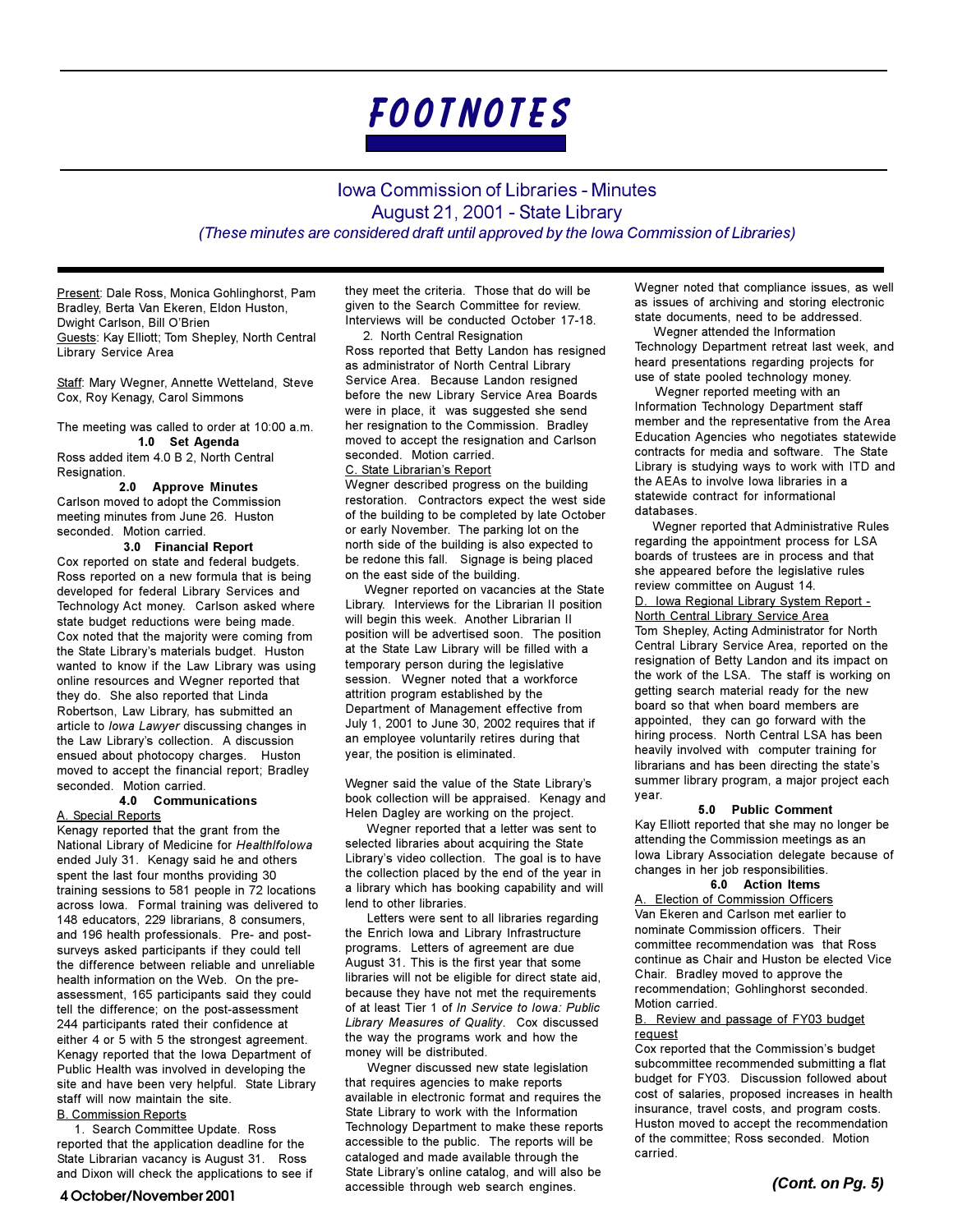## **Commission** meeting minutes

### (Cont. from Pg. 4)

C. Certification of LSA board election results Ross provided an overview of the rules for selecting LSA trustees representing AEA media divisions, community colleges, public library employees, and public library trustees. He said that the Commission role was to certify the selection of the AEA media division and community representatives, and to certify the election of the public library employee and trustee representatives. He reported that the ballot counting subcommittee of the statewide nominating committee met on August 13 to count ballots cast within each LSA for the public library employee and public library trustee representatives. He presented the names of those selected / elected in each LSA. Bradley moved to certify the selection / election of these trustees; Gohlinghorst seconded. Motion carried.

D. Commission appointments to LSA boards Ross reported that the subcommittee (Gohlinghorst, Huston, Van Ekeren) to recommend three Commission appointments to each LSA board met on August 13. Ross said that the requirements for gender and political party balance within each LSA board made the appointment process challenging, and that because of the necessity for balance, one vacancy in southwest lowa has yet to be filled. Wegner presented the names of those recommended by the subcommittee for appointment by the Commission. Bradley moved to accept the subcommittee recommendation; Gohlinghorst seconded. Motion carried.

#### 7.0 Discussion Items

Ross reminded the Commission that the summer retreat was canceled because of the State Librarian vacancy. The Search Committee for a new State Librarian should have a report for the Commission at their October meeting. Huston suggested limited attendance at out-of-state meetings due to the budget restraints.

The following meeting dates were selected for 2002: February 26, April 23, June 25, August 27, October 22, and December 10. Wegner reported that a calendar for 2002, including dates of library association meetings, will be available at the October meeting.

8.0 Adjournment Meeting adjourned at 1:30 p.m. Next meeting October 23, 2001, State Library

## **Grants available through Humanities lowa**

Humanities Iowa, a private, nonprofit state affiliate of the National Endowment for the Humanities, provides grants to local nonprofit organizations with the goal of creating greater cultural awareness through the humanities.

The humanities are fields of study which include, but are not limited to, archaeology, literature, art history and criticism, history, comparative religion, jurisprudence, language, philosophy, linguistics, and ethics.

Grant funds for public humanities programs are available to any nonprofit institution, organization, or ad hoc group that serves the lowa public, including public libraries.

Eligible projects include, but are not limited to, the following:

• film/lecture series designed to reveal historical or philosophical themes

- exhibits or displays
- teachers' seminars
- reading and discussion groups
- projects that emphasize local history
- youth programs that emphasize intergenerational activities

Humanities lowa does not make grants to individuals or for-profit groups.

## **Humanities Iowa Grant Categories and Deadlines**

Mini Grants (Maximum \$1000) Due date: Postmarked by the first working day of every month. Funding will be available for activities beginning after the 7th of the following month. Regular Grants (Maximum \$5,000)

Due date: Postmarked by October 1 or May 1. Activity may begin after December 1 or July 1.

Major Grants (\$5,000 - \$10,000) Due date: Postmarked by October 1 or May 1. Activity may begin after December 1 or July 1.

Media Grants (staged in \$3,000 Planning & Pre-production, \$5,000 Production, \$5,000 Distribution & Promotion, or \$5,000 All-phase grant) Due date: Postmarked by October 1 or May 1. Activity may begin after December 1 or July 1.

Other Humanities Iowa Programming: Humanities Iowa Speakers Bureau -Contact Humanities lowa for a copy of the catalog of speakers covering a wide range of topics in Iowa History and Culture.

### **Public Library Reading and Discussion Series**

Contact Humanities lowa for a copy of the catalog of offerings and a current list of scholars available to facilitate discussion in your area.

Call the Humanities Iowa office at 319-335-4153 or email info@humanitiesiowa.org with questions.

Grant application forms may be printed out by visiting www.humanitiesiowa.org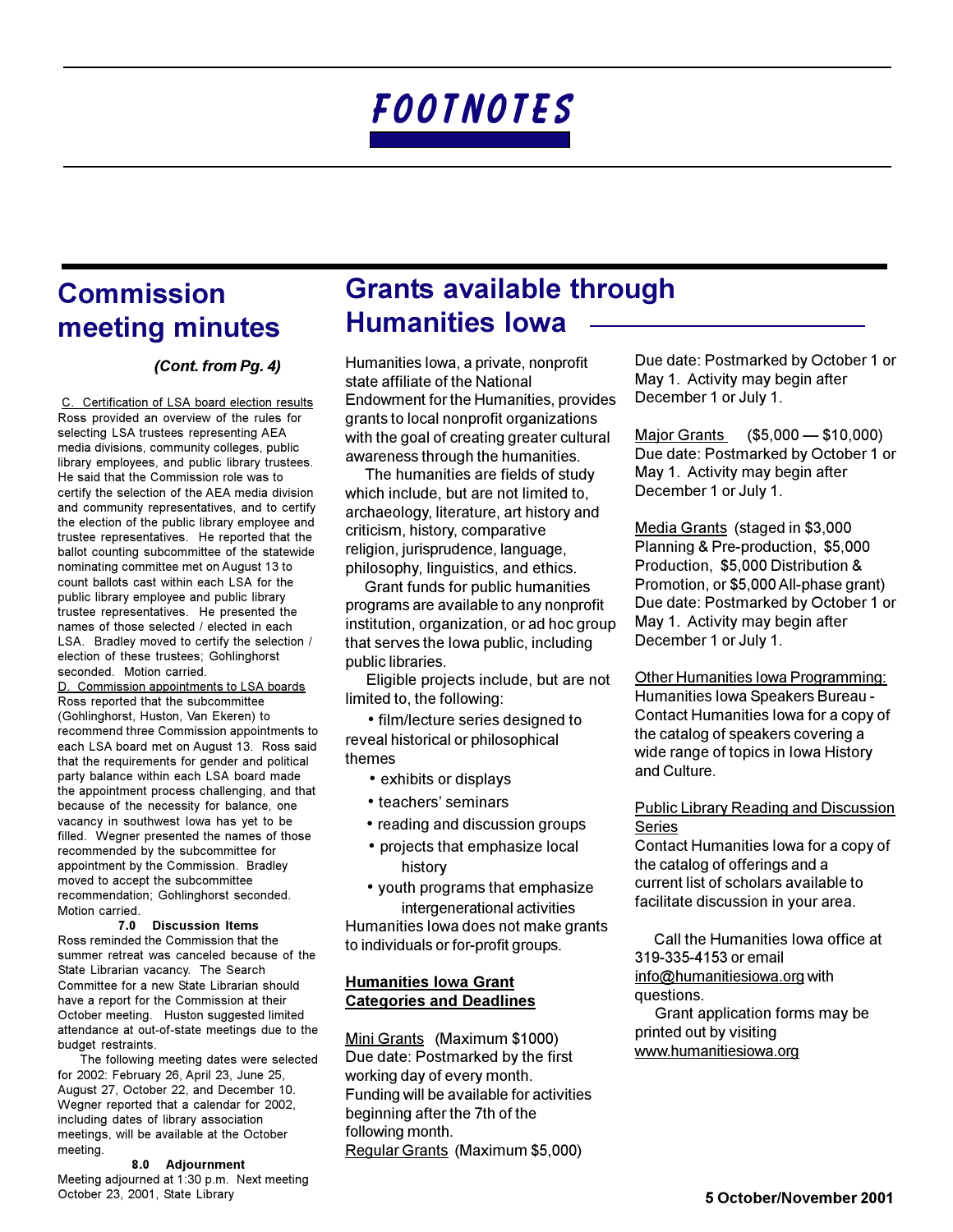# More libraries sign up for lowa **Stories 2000**

Seven public libraries recently joined First Lady Christie Vilsack's lowa Stories 2000 project, bringing the total number of participating libraries to 34. New participants include: Musser Public Library, Muscatine: J.J. Hands Public Library, Lohrville; Kanawha Public Library; Keokuk Public Library; West Liberty Free Public Library; Bloomfield Public Library; and Nora Springs Public Library.

Jowa Stories 2000 encourages cooperation between public libraries and school media centers within communities to gather broad-based local support for a literacy project.

At right, Mrs. Vilsack joins Marcus Fizer of the Chicago Bulls in a press conference to unveil the new "Literacy Champions" poster.



# **Summer Library program information** available soon

The 2002 Summer Library Program is titled, "Join the Winner's Circle - Read." All

program materials, including the manual, will be mailed in early November, Public libraries that have not received a packet by November 15 should contact Karen Day, North Central Library Service Area, (641) 423-6917.

## **Summer Library Workshop dates:**

March 4 - SW - Elliott Public Library March 5 - CE - Urbandale Public Library (limited to 45 people) March 6 - CE - Ames Public Library (limited to 45 people)



March 7 - SE - Mt. Pleasant Methodist Church

March 8 - EC - Location to be announced March 18 - NE - Fayette Public Library March 19 - NC - Mason City Public Library (limited to 50 people) March 20 - NC - Fort Dodge Public Library (limited to 50 people) March 21 - NW - Everly Public Library (limited to 50 people) March 22 - NW - Arthur Public Library (limited to 50 people)

Registration information will be mailed to libraries at a later date.

## **IPTV Produces** "This Old **Statehouse" DVD**

The story of the lowa Statehouse restoration and those who helped return the building to its original splendor will be coming to lowa schools and public libraries in October in a specially developed DVD produced by Iowa Public Television.

Various craftspeople are featured who have labored for 20 years on the restoration, like the restoration painters: bronze casters, who used original moldings to recast everything from hinges to doorknobs; and gilders, who applied new gold leaf to the capitol dome. For many of the workers, their contribution may be the highlight of their life's work.

This specially produced DVD includes the original documentary produced by Iowa Public Television plus much more. Special scene selections not included in IPTV's original broadcast, and photo galleries of rare and old photos, enrich this media treasure trove.

A special section for educators includes media grouped by the curricular areas of lowa history, math, science, language arts, careers or industrial arts. The teacher section also poses challenges for students to test their knowledge and apply their studies to overcome the obstacles that the original builders encountered. Funded by a U.S. Department of Education Star Schools grant, the DVD is being made available at no charge to lowa schools and public libraries.

To request a copy, contact Vickie Steen at vickie@iptv.org.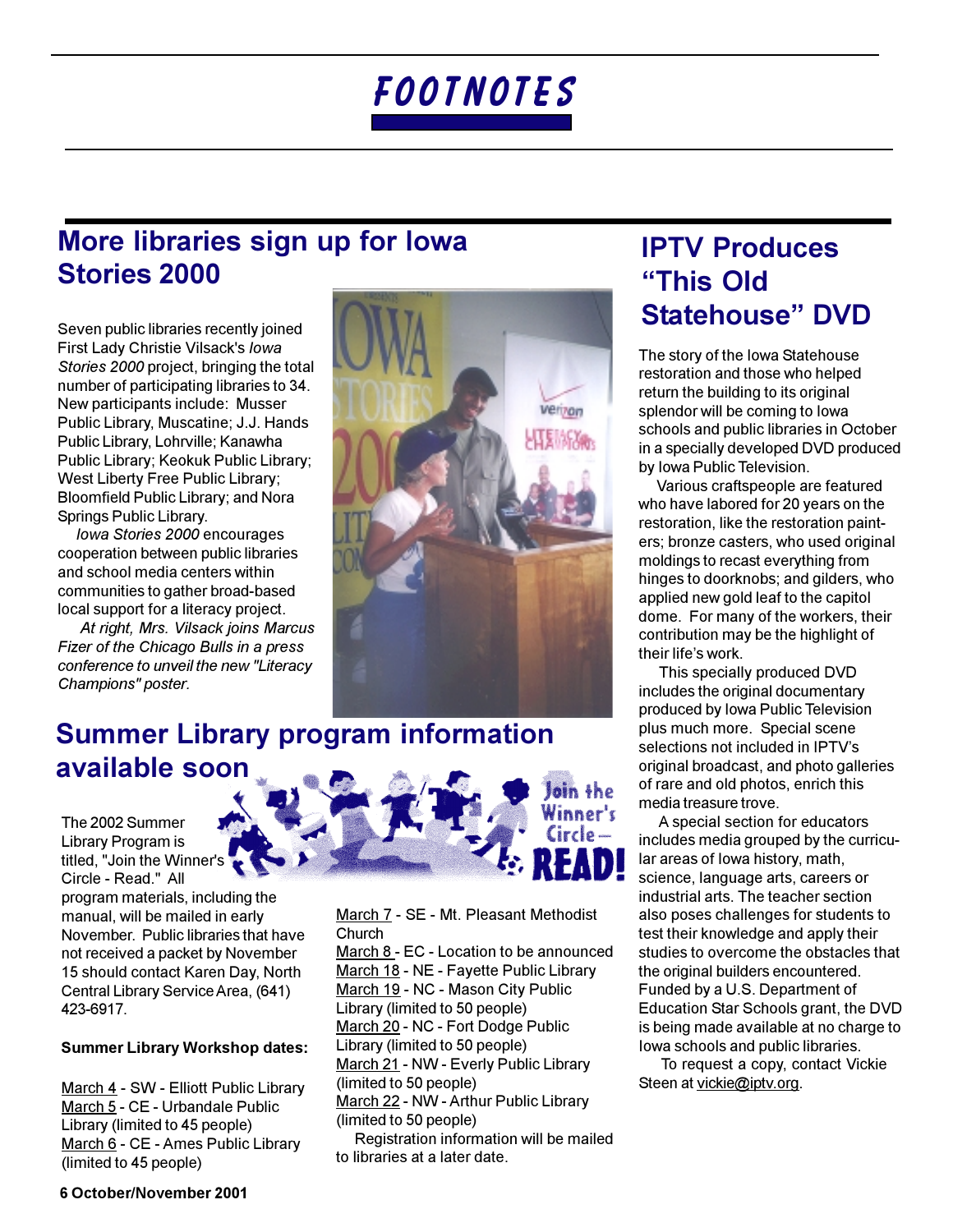## Notice of modification of data elements

Effective November 1, 2001, data elements 80 through 95 of the lowa annual survey are being revised.

The lowa annual survey for 2002 will add to the definitions of Audio Materials, Films, Video Materials, Computer Applications, and Other Library Materials the following note:

Items which are packaged together as a unit (e.g., 10 audio tapes, three video tapes, four compact disks) and are generally checked out as a unit, should be counted as one physical unit.

The change in definition also applies to circulation counts for lowa data elements 106, 107, 108, and 110. To be in compliance with this definition, a library that checks out five items in a box should count one item and one circulation. Ten items in two boxes should be counted as two items and two circulations.

This language is taken from the definitions provided by the FSCS steering committee (the national public library statistics project) and the

**National Center for Educations** Statistics. (See "Public Libraries in the United States 1998 at http:// www.nces.ed.gov/pubsearch/ getpubcats.asp?sid=041).

This language defines and clarifies the term "physical unit," which has been included in the lowa annual survey since 1989.

State Library staff recently became aware that circulation counts in some lowa public libraries may not be consistent with this instruction. Circulation counts from lowa public libraries will be comparable to other libraries nationally only when this definition is implemented.

This change in definition does not affect any data reported on the 2001 annual survey. However, libraries should implement this change in definition as soon as possible.

For more information, contact Gerry Rowland, State Library, 1-800-248-4483; gerry.rowland@lib.state. ia.us.



A reception was held at the ILA Fall Conference for newly appointed Library Service Area trustees. John Politz, left, director of the O'Keefe Library at St. Ambrose University in Davenport and a trustee of Southeastern Library Services (SLS), is shown with Emily Navarre, administrator of SLS.

# **Iowa COMPASS: A** resource for lowans with disabilities

Libraries have a valuable tool to help lowans with disabilities and their families.

Iowa COMPASS was created in 1990 as the state's free, confidential guide to disability information and services. In addition to maintaining a database of more than 6,000 local, state and national resources. lowa **COMPASS specialists will research** requests for information not currently cataloged.

lowa COMPASS can provide help with:

· assistive technology such as adapted telephones and home modifications:

• community services such as sign-language interpreters or employment programs;

• early intervention programs for infants and toddlers:

• educational resources for students, parents, educators and administrators;

• financial support to help fund the cost of services or equipment:

• legal assistance and legislative information:

• residential resources such as independent living centers, state facilities and personal assistance services:

• public and private transportation services:

· service providers, clinics, physicians, specialists and therapies.

For assistance, call 1-800-779-2001 (TTY 877-686-0032); e-mail iowacompass@ujowa.edu: or visit their web site at www.medicine.uiowa.edu/ iowacompass. For lowa COMPASS brochures, call 1-800-779-2001.